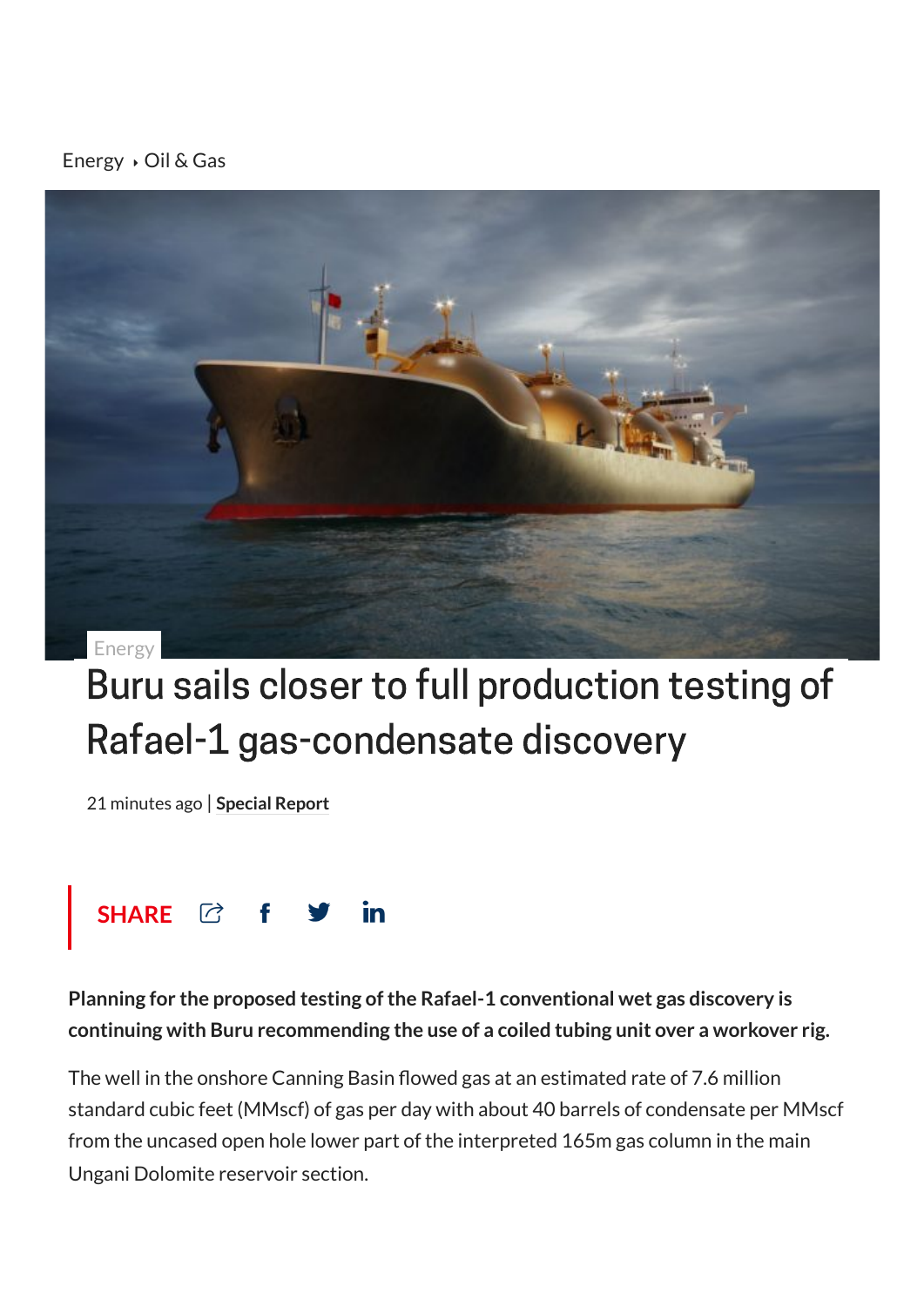**Buru Energy [\(ASX:BRU\)](https://stockhead.com.au/company/buru-energy-bru/)** noted in March that separate testing of the upper section and an additional interpreted reservoir section in the Upper Laurel Carbonates above the Ungani Dolomite would require recompletion of the well.

The operator has now recommended to its joint venture partner **Origin Energy [\(ASX:ORG\)](https://stockhead.com.au/company/origin-energy-org/)** that a more cost effective coiled tubing unit be used as it not only negates the need to introduce heavy brines into the well, which could potentially reduce formation flow capacity, it would also allow for more accurate placement of treatment fluid.

Three such units are available in the third quarter of this year and advanced discussions are in progress to select a preferred contractor.

"We are very pleased that our further testing program for Rafael is on track and we have identified a low cost and efficient way to get it done in the relatively short term," Buru executive chairman Eric Streitberg notes.

"Given the zonal treatment and perforation program we are proposing, we believe that we should be able to materially increase the flow rates, based on our experience with similar reservoirs in our other wells with dolomitic reservoirs in the Canning Basin."

## Well workover program

The well workover program will clean-up and test the lower barefoot zone that was previously tested during March this year, then perforate, clean up and individually flow test additional zones.

These will include the zone in the main Ungani Dolomite reservoir section where gas influxes were encountered while drilling that is currently behind casing, and the Upper Laurel Dolomite where indications of light oil were encountered.

Once this testing is completed, the results will be review by ERCE who had in April provided an independent assessment the Ungani Dolomite reservoir in Rafael-1 to host gross 3C Contingent Resources of about 1.02 trillion cubic feet of gas – enough to supply Western Australia's domestic market for three years – and 20.5 million barrels of condensate.

This next review will seek to increase confidence in the recovery factor and reservoir deliverability in the Ungani Dolomite zone as well as the flow potential and liquids content (condensate/oil) in the untested Upper Laurel Dolomite zone.

Successful flow testing is expected to allow the reclassification of Upper Laurel Prospective Resources to more certain Contingent Resources.